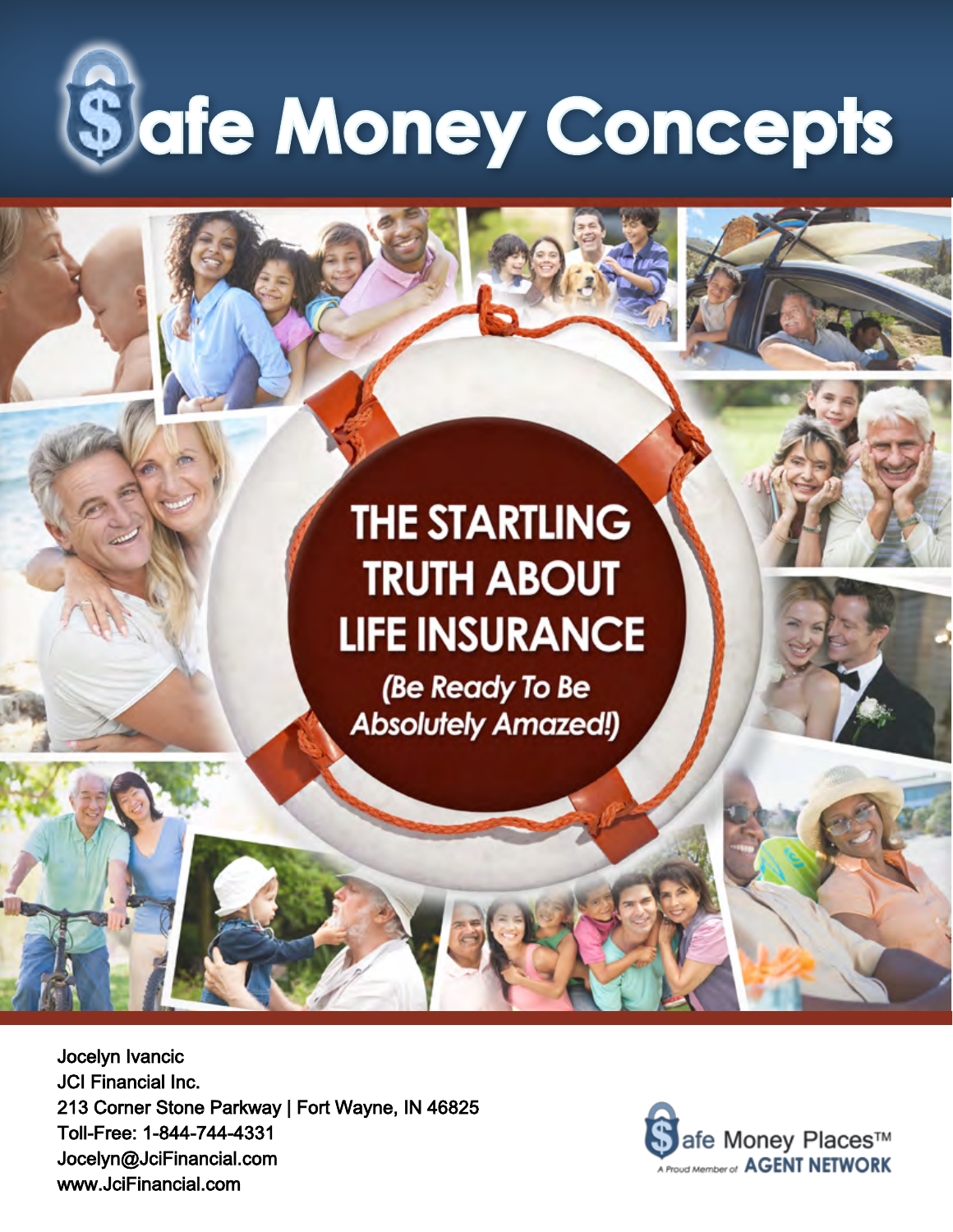## **INTRODUCTION**



It's hard to say where and when most of us got our information about life insurance, but one thing is certain: **Not everything you may have believed about life insurance applies to what it is today** and what it can do for you in the future. (Spoiler Alert: This is really good stuff, so, please take a few minutes and read on!)

No matter how old you are now, you probably have retained several ideas about life insurance from the information your parents explained to you when you were very young, from something you've read online, in a direct mail advertising piece or even from seeing a TV commercial, or perhaps you've actually spoken with an insurance professional. The subject of life insurance is, first of all, not really exciting for most "non-insurance professionals" to discuss, and, second, life insurance isn't something most of us want to think about anyway!

But, **we all can agree that planning for the financial well being of our families is certainly a subject we should give some serious thought to.** And that's the purpose of the following information  $-$  a serious though not complicated look at "the truth about life insurance" and why it's important to you.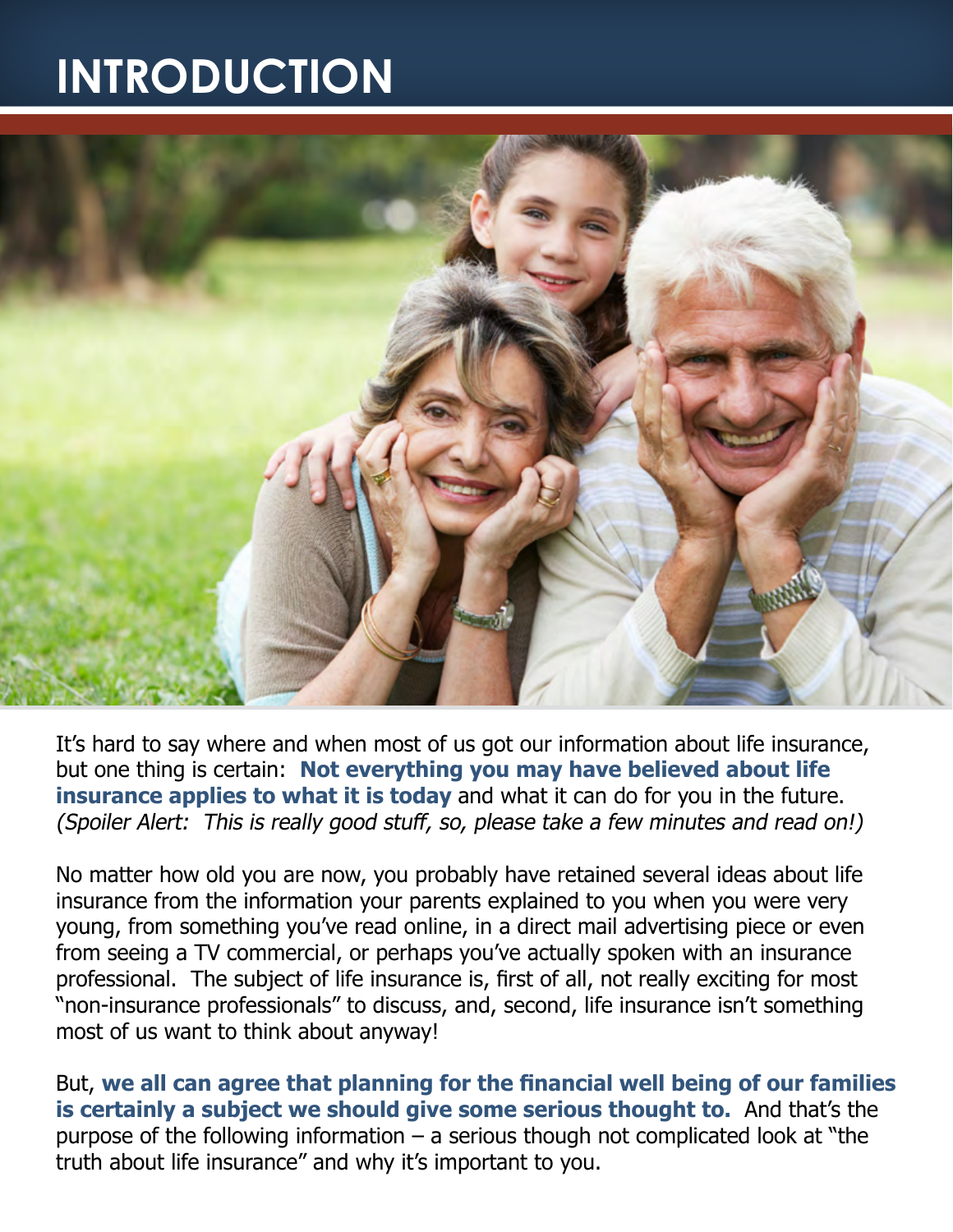## **QUESTIONS TO ASK YOURSELF**

First of all, let's get one simple truth out of the way right now ... it's not a pleasant thought, but it is a necessary one: **Life insurance is about what a person is going to leave to his or her heirs after he or she dies** (and that "what" means m-o-n-e-y). But, life insurance can be much more than that; in fact, life insurance can be a way to build up a personal fund that you may use yourself BEFORE you die.

Buying life insurance can be very confusing because, today, you have so many choices. If you've ever thought about "What is the best type of life insurance to own," the simple and best answer is "The type of life insurance that is in force on the day your heirs need it!" That may sound like some salesperson's quick retort, but it is really The Truth! However, most Americans have many, many other questions bouncing around in their minds when they get around to giving serious thought to buying life insurance.

#### **Here are a few of those important questions:**

- **• "Which type of policy should I buy?"**
- **• "How much coverage do I need?"**
- **• "How long will I need that coverage for?"**
- **• "How much will I be able to afford to spend on life insurance?"**

These questions are both "technical" and "non-emotional." But, underneath, there are "emotional" and "real" questions that deserve truthful answers to help you decide what to do to protect your heirs (family or others) financially when you leave this earthly plain. For example:

- **• If you're married**, you might be asking, "How will my spouse pay our mortgage and any other debts I leave behind?
- **• If you have children**, you're probably wondering, "What about my children's education?"
- **• If you and your spouse are somewhat older**, you may be worried about "What happens when one of us dies and the smaller social security checks disappears? How will my spouse make up for this loss of income?"
- **• If you own and operate a business**, you're undoubtedly worried about, "How will my business continue after I'm gone? What will my heirs do without my help in running the company? Where will they find the money to hire and who will be my replacement?"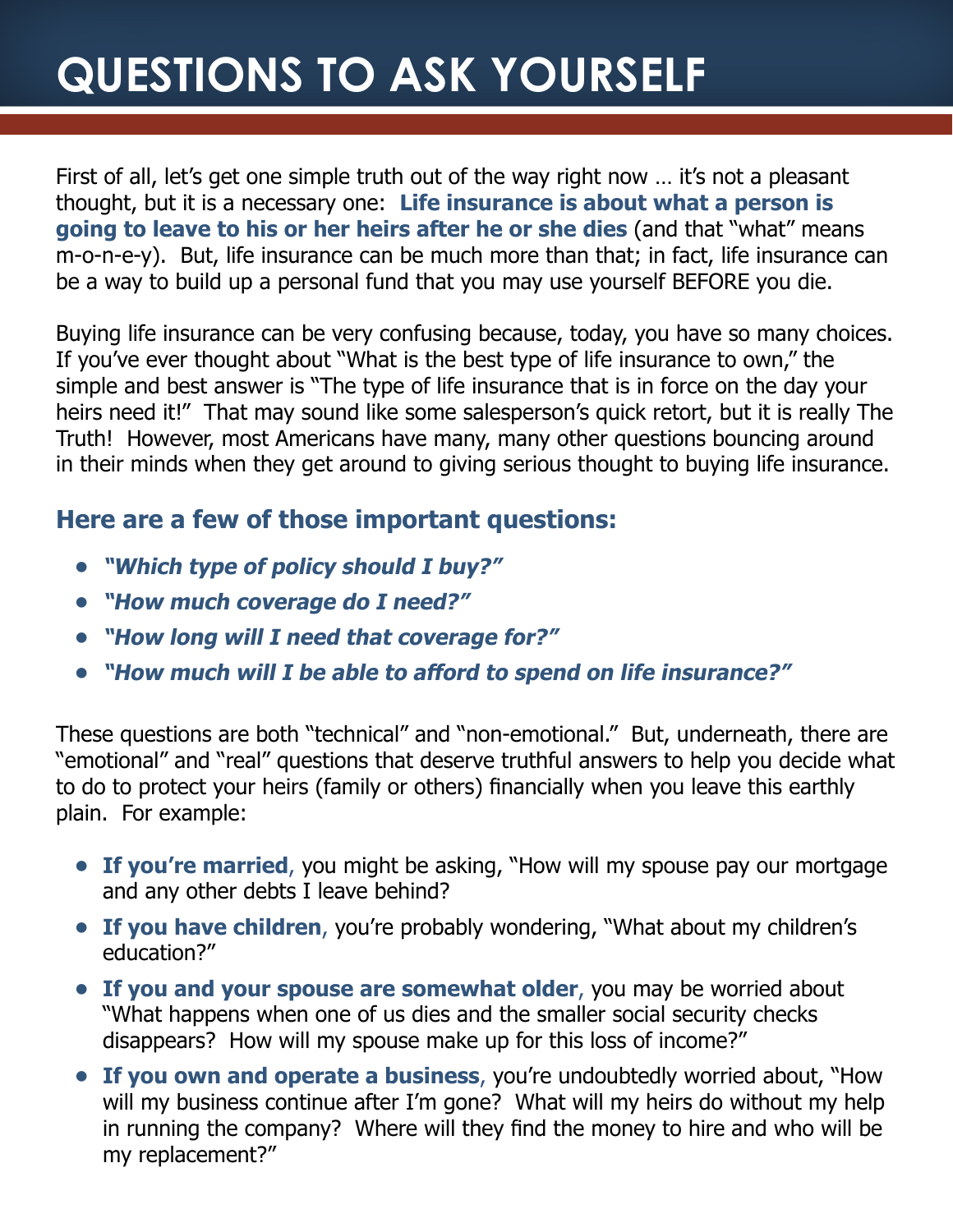## **BASIC CONSIDERATIONS**

Real questions, again, that deserve real and truthful answers. Got your attention? I hope so. Please read on.

Though it's not pleasant to think about dying, all of us must give some thought to the fact that none of us is "getting out of here alive!" But not buying life insurance can be among the worst decisions any of us can make … it could prove to be absolutely devastating to those loved ones we leave behind. In a very real sense, and in the simplest form possible, just think about giving your loved ones the ability to "buy some time" after you go, because, unfortunately, sometimes death comes unexpectedly, without any warning whatsoever, and leaves in its wake mental, emotional, and financial havoc.

### **Here are a few basic considerations, many of which you've probably thought about at some point in your life:**

- **• "What about final expenses?"** If nothing else, you can purchase a Final Expense policy that covers all of these immediate needs.
- **• "Should I leave some sort of 'readjustment' money for my spouse and children to get them through those first few traumatic weeks and months?"** You can provide money to protect your spouse and dependent children during this period. You can even arrange to have insurance to pay off your home mortgage, usually the largest debt most families face.
- **• "What about taxes when I die? Will taxes wipe out my estate so that my family gets very little?"** Wealth Transfer is a tax-efficient method to protect your heirs legally from losing a large percentage of your estate to the taxman. And, if you are leaving a very large estate, you can actually provide life insurance proceeds to pay federal and state estate taxes!

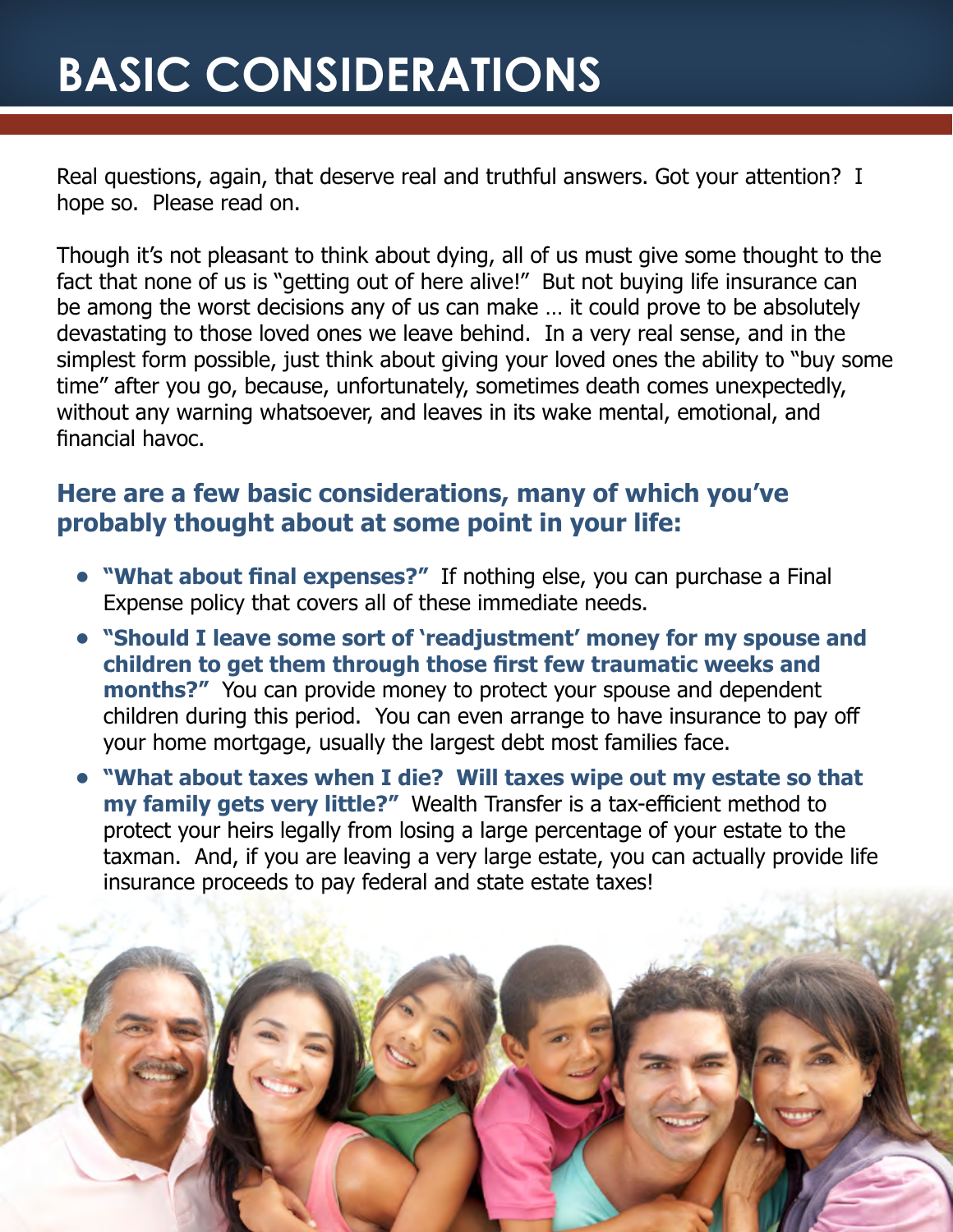## **OTHER USES FOR LIFE INSURANCE**

Again, you've probably given some thought to how your heirs will be able to use the proceeds from your life insurance, but you might not have considered these specific uses:

- **• Business Planning**
- **• Gifting to Charities**
- **• Building Wealth for Those You Leave Behind**

Yes, life insurance can help you with these important matters, too!

**Other ideas you should consider when making your decision** about what type and amount of life insurance you should buy involve legal ramifications, and you should involve both your insurance professional and your family attorney. For example:

- **• Who will be the owner of the policy?**
- **• Will the policy become part of my estate, and, if so, can I eliminate that risk?** Is that an important question?
- **• What about my child owning a policy?** Can I place restrictions on my minor child's ability to access the funds until he or she reaches a certain age?
- **• Should I set up a "trust" to own my policy?**
- **• How should I designate beneficiaries?** For instance, did you know that, in most cases, "beneficiary designations" trump (override) anything you put in your will? And what is a "contingent" beneficiary?
- **• Is it possible to borrow money from my Permanent Life Insurance policy and receive withdrawals without being penalized?**
- **• Can I exchange policies for another without having tax consequences via the 1035 exchange?**

#### **The answer to most of these questions is a qualified "yes!"**

Again, you should consult with your insurance professional, your family attorney, and perhaps a professional tax advisor as well.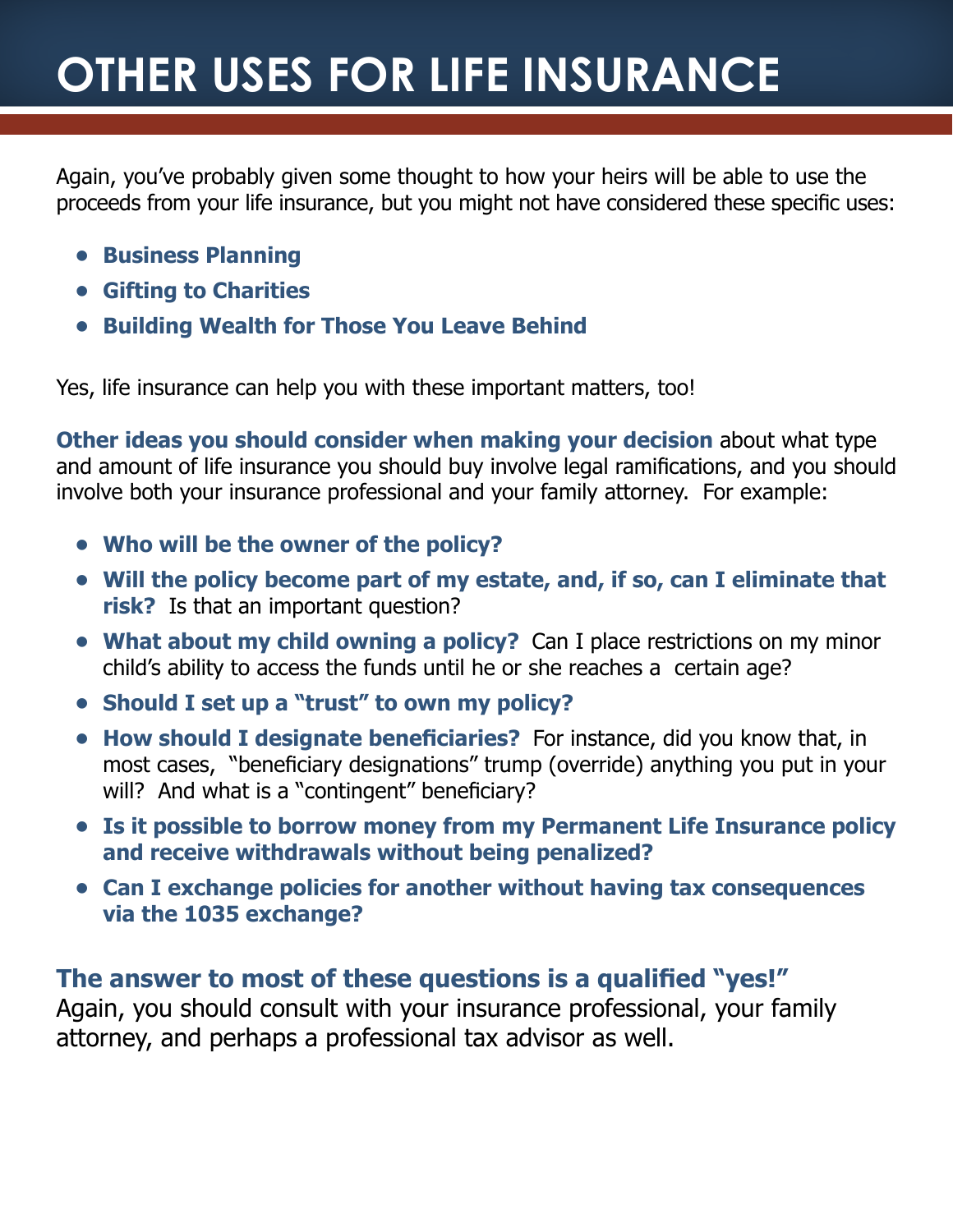## **TWO CATEGORIES OF LIFE INSURANCE**



As we mentioned above, when most folks think about life insurance, they usually think about the amount of the "**death benefit**" – how much money they are going to leave to their spouse, children, grandchildren, or other heirs. **The kinds of life insurance, however, fall into two (2) categories – "term" and "permanent,"** and within each category are several different "types" of insurance. People choose to buy one or more of these types of insurance depending on their personal life situations, for example: Do they have family members they want to care for financially after they die? Is there a charity they wish to fund with money  $-$  a worthy cause, such as a church, school, municipal project (like a park or a community center)?

When you have a few minutes, watch our Safe Money Minute video about "The Best Type of Life Insurance" and consult with your life insurance professional who can give you much more detailed information about the following "Common Types of Life Insurance." For now, here is a brief description.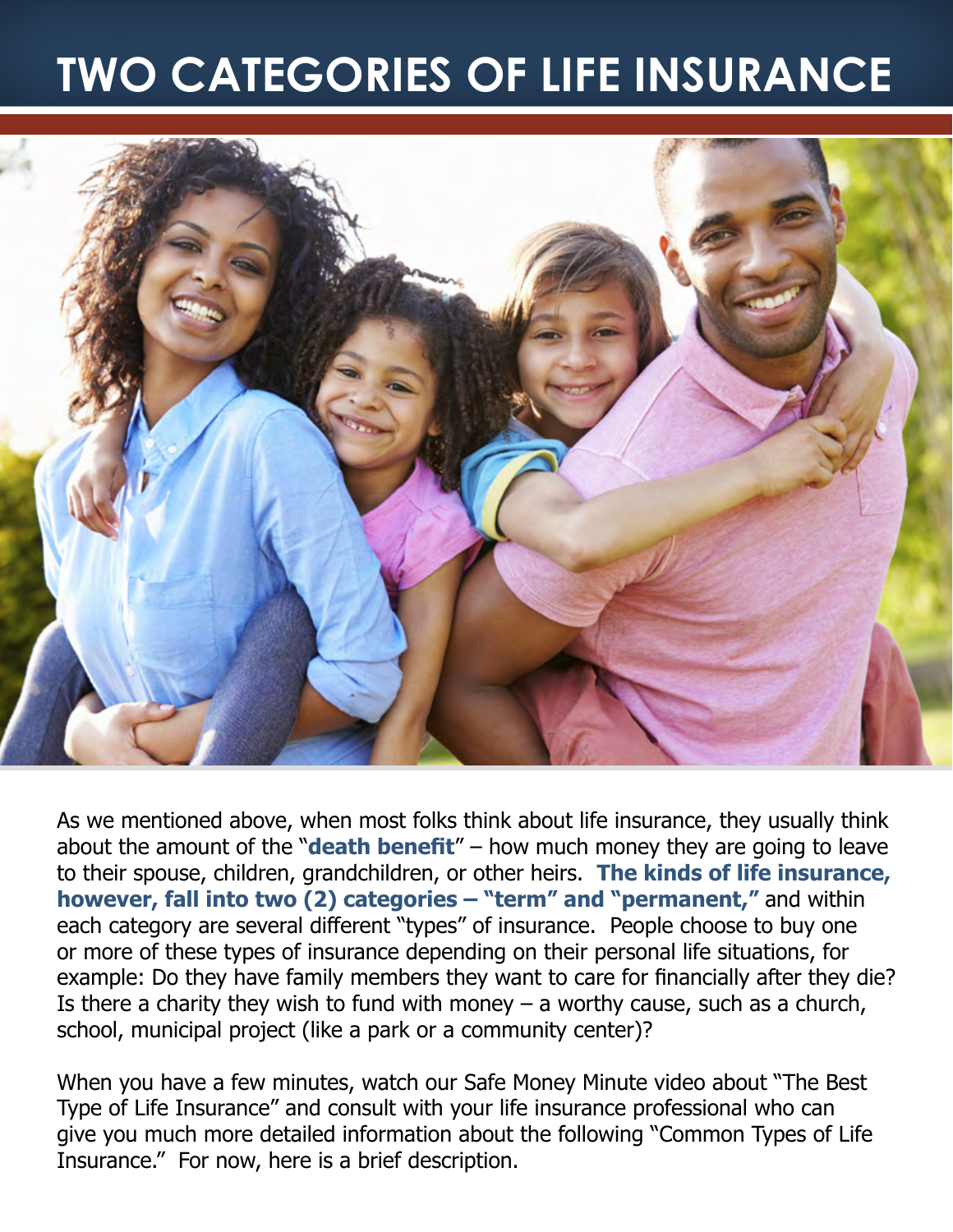### **Term Life Insurance**

It should come as no surprise to you that "term" life insurance involves "time," that it pays a death benefit to your heirs only if you (the insured) die during a specified period.

### **Here are five (5) different types of Term Life Insurance:**

**Level Term:** Simply stated, Level Term provides you with a fixed amount of coverage (the amount of money the policy is worth to your heirs) with premiums (your cost of owning the life insurance) that are also fixed over a defined period – usually in tenyear increments up to thirty (30) years.

**Decreasing Term:** With this type of life insurance, your coverage decreases throughout the term; however, your premiums remain level (the same).

**Renewable Term:** This type of life insurance could be very important to you, especially if you have health issues later in life, because with Renewable Term, you (the policy owner) have the right to "renew" the insurance coverage at the end of the specified term without having to "prove" or submit evidence of your "insurability."

**Convertible Term:** With this type of life insurance you (the policy holder/owner) have the right to convert your term policy to a permanent policy (more on "permanent" insurance in just a moment).

**Group Term:** The key word is this type of insurance is "group," and it refers to the type of life insurance an employer or professional organization, for example, offers to its employees or members. Since Group Term Life Insurance is intended to cover several to possibly hundreds of people, it usually results in each person paying a reduced premium; however, most Group Term policies are not portable which means that the coverage ends when you cease employment or membership in the group.

### **Permanent Life Insurance**

The two primary differences between Term Life and Permanent Life insurance are: Permanent Life Insurance provides you with coverage throughout your entire lifetime, and it may include a way for you to build "cash value in your policy.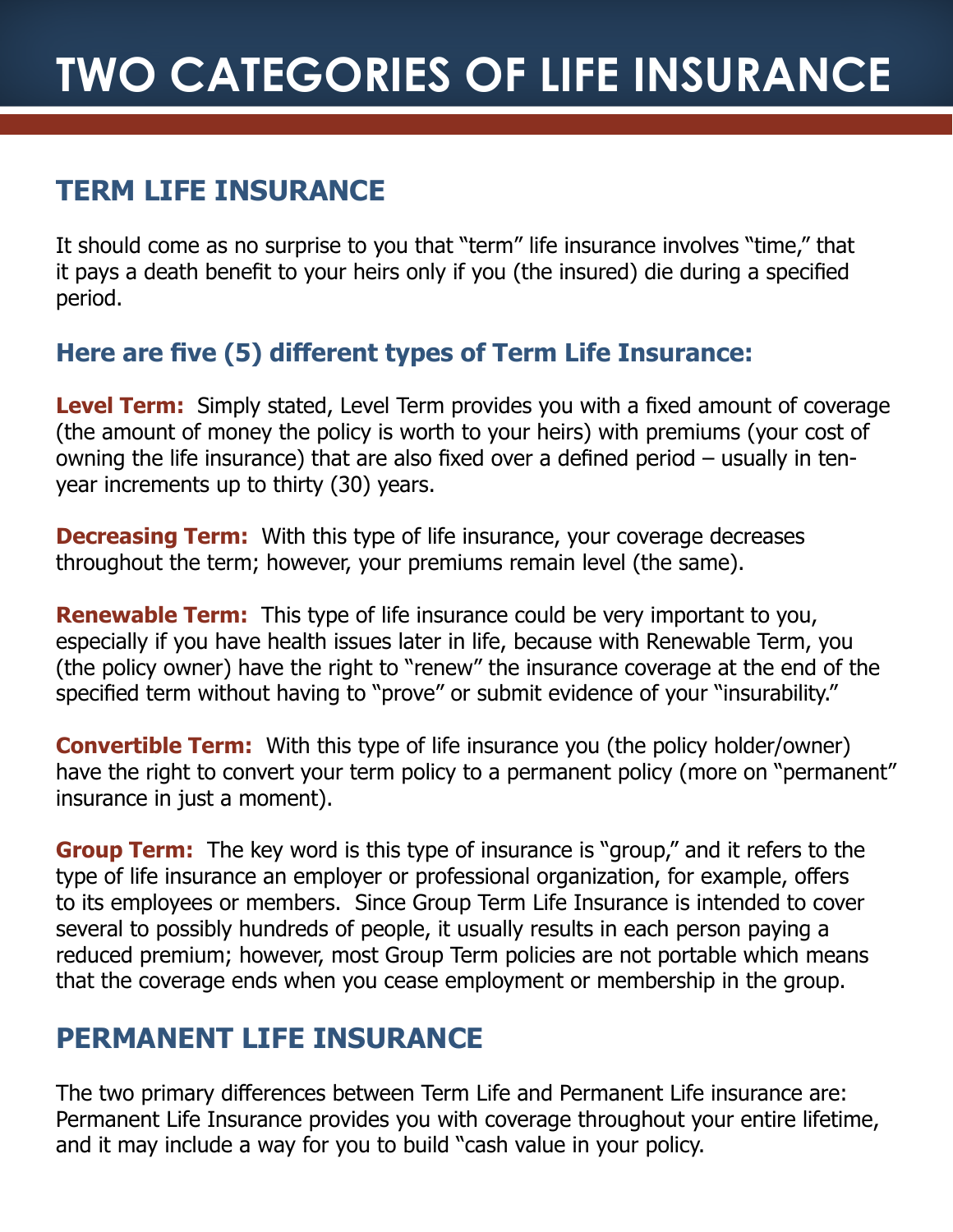## **TWO CATEGORIES OF LIFE INSURANCE**

#### **Before we get into four (4) types of Permanent Life Insurance, here are three general terms you should get to know:**

**Traditional Whole Life Insurance** remains in force during the insured's entire lifetime, provided that someone (the insured person or someone he or she chooses) pays the premiums as specified in the policy. Whole Life may also include a way for you (the policy owner) to accumulate growth (also called "building cash value). Furthermore, with participating in a Whole Life Insurance policy, you can also earn a dividend ("extra money" paid to you by the company according to the policy's terms).

**Universal Life Insurance** can best be understood in terms of its flexible premiums, its flexible face amounts, and its unbundled pricing factors. Again, ask your insurance professional for more specific details on these three characteristics of Universal Life Insurance. Furthermore, it's important to know that though Universal Life offers tremendous flexibility, it also lacks the guarantee that Whole Life Insurance provides. One other important feature: No Lapse Guarantee Universal Life has the same features as Universal Life but also has a guarantee that, as long as the premiums are paid on time, the policy will never lapse.

**Variable Life Insurance** is a form of insurance under which the death benefit and the cash value of the policy fluctuate (change) according to the investment performance of separate account investment options.

### **Now, let's take a look at the four (4) other types of Permanent Life Insurance:**

**Indexed Universal Life Insurance:** Indexed Universal Life Insurance is a form of Permanent Life Insurance that combines the premium and death benefit flexibility of Universal Life Insurance under which the policy's cash value's current crediting rate is based in part on the performance of a "financial index"  $-$  a specific kind of financial table that fluctuates up and down over the years. Most Indexed Universal Life Insurance policies, however, offer guarantees that if the index is negative (goes down), the "crediting rate" will NOT go below zero. Again, your insurance professional can fill in the important details for you about this type of insurance.

**Variable Universal Life Insurance:** This type of permanent insurance combines the premium and death benefit flexibility of Universal Life Insurance with the "investment flexibility and risk" of Variable Life Insurance and what is called Universal Life.